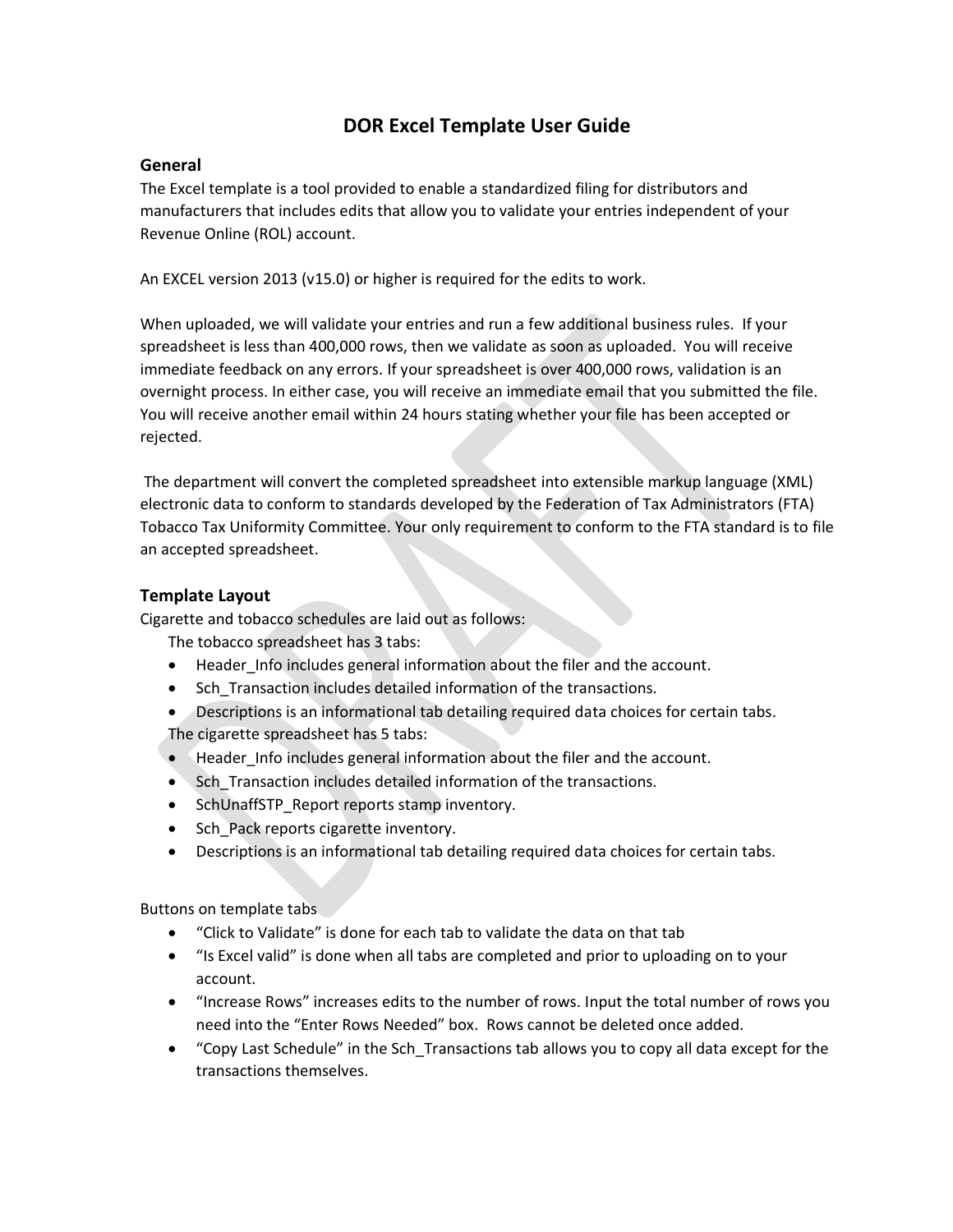• "Copy Last Schedule" in the Sch\_unaffStp\_Report tab allows you to copy date received and purchase order number.

# **Completing the Data**

Required fields are in orange. Light blue fields are optional unless there is an asterisk. If a condition is true ("YES), then those fields become required.

A "no" to questions requires data to be deleted. If "Do you have any Schedules (Purchases, Adjustments, Stamps Affixxed) is answered"NO", then all data in those sections must be deleted.

Certain fields require data exactly matching what in in the Descriptions tab to validate. This includes case sensitivity. Those fields are Schedule Type, Document Type, Customer Type, Federal Description, Schedule Type, MSA Status Type, Unit Description (UPCUOM), Stamp Unit of Measure StampUOM), Type of Adjustment, Address Type, Transaction Document Type, Oregon State Description Codes (Tobacco), Federal Description (Tobacco), State Codes , Country Codes and Tax Jurisdiction.

Allowed characters for names are: A-Z, a-z, 0-9, hash #, hyphen -, parentheses (), ampersand &, apostrophe ', and a single space. No allowed: any leading, trailing, or adjacent spaces and other symbols.

Allowed characters for addresses are: A-Z, a-z, 0-9, hyphen -, slash /, and a single space. No allowed: any leading, trailing, or adjacent spaces and other symbols.

The Sch\_Trans tab has a "Copy Last Schedule" button. The "Copy Last Schedule" button Completes the Transaction Document and Name and Address fields so you only need to complete the Transaction and Delivery Service sections of the tab.

The SchUnaffStp\_Report (on the Cigarette only spreadsheet) has a"Copy Purchases" button. The "Copy Purchases" button inputs the Date Received and Purchase order number so you only need complete the other fields in that tab.

Copying data in a field is not recommended. If you chose to do so, use the highlighted option as shown below to make sure that you copy without formatting so the edits are not lost.

**Paste Options: IB** 

## **Validating the Data**

The spreadsheet validates each tab and then the worksheet as a whole. When you have completed a tab, click the "Click to Validate" button. If a field does not validate a message appears giving the field title, the row and the error.

If the message is a field is invalid with no detail, check that the field is not one that is listed on the Description tab of is not an allowed character for a name or address. Certain mathematical fields.